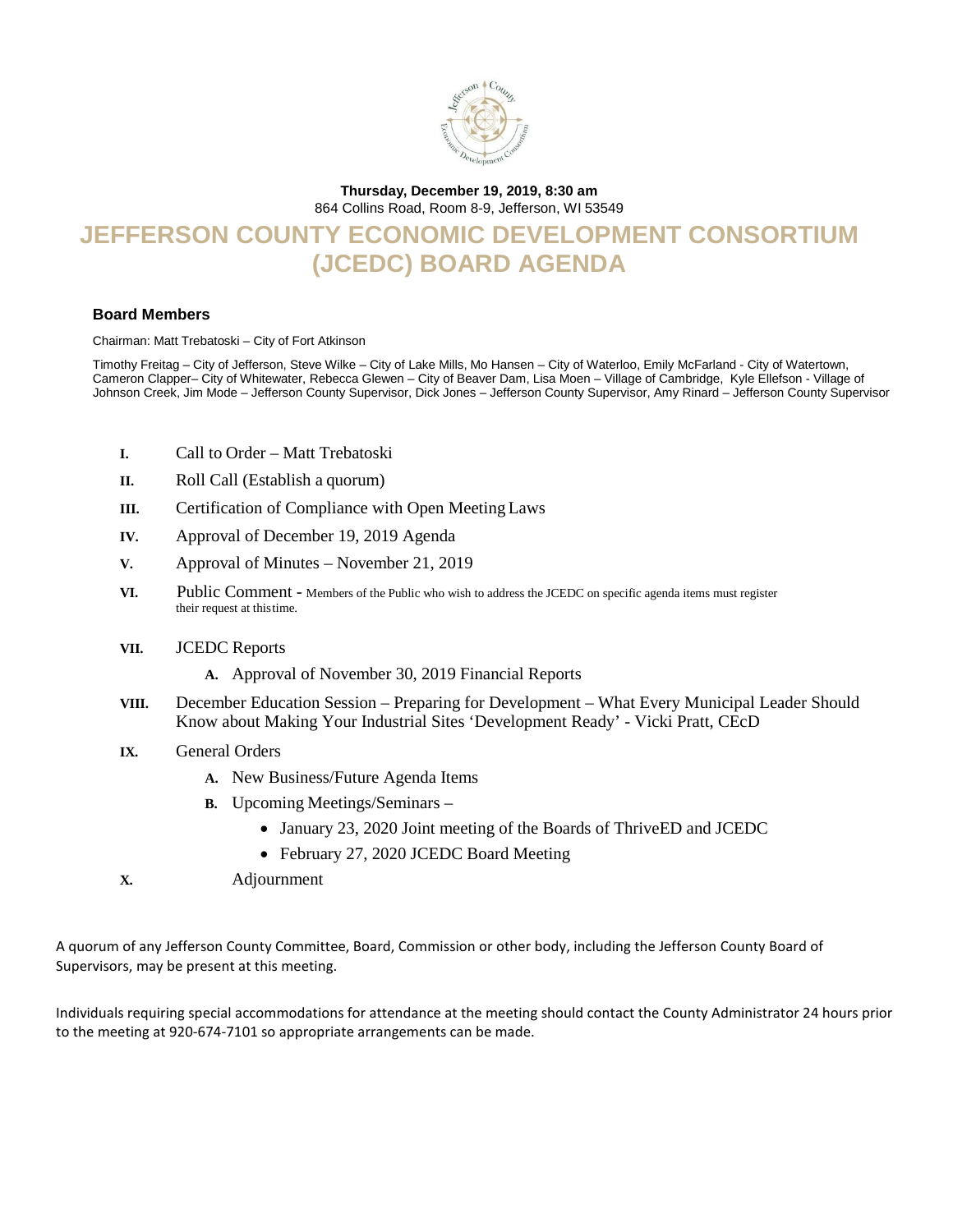#### **Jefferson County Economic Development Consortium Board of Directors Meeting November 21, 2019**

Board members –Matt Trebatoski-City of Fort Atkinson, Steve Wilke – City of Lake Mills, Timothy Freitag – City of Jefferson, Mo Hansen City of Waterloo, Emily McFarland – City of Watertown, Cameron Capper – City of Whitewater, Rebecca Glewen – City of Beaver Dam, Lisa Moen- Village of Cambridge, Kyle Ellefson – Village of Johnson Creek, Jim Mode – Jefferson County Supervisor, Richard Jones – Jefferson County Supervisor, Amy Rinard – Jefferson County Supervisor

**I. Call to Order -** Meeting called to order by Chairman Trebatoski at 8:56 am.

#### **II. Roll Call – Quorum Established**

JCEDC Board Members Present: Matt Trebatoski-City of Fort Atkinson, Tim Freitag-City of Jefferson, Rebecca Glewen-City of Beave Dam, Kyle Ellefson-Village of Johnson Creek, Jim Mode-County Supervisor, Dick Jones-County Supervisor, Amy Rinard-County Supervisor

Absent: Steve Wilke-City of Lake Mills, Mo Hansen-City of Waterloo, Emily McFarland-City of Watertown, Cameron Clapper-City of Whitewater, Lisa Moen-Village of Cambridge

Staff Present: Ben Wehmeier – County Administrator, Victoria Pratt-JCEDC Executive Director, Steve Jenkins- Business Development Consultant, Julie Olver-Marketing Manager, RoxAnne Witte-Program Specialist

Members of the Public Present: Glenn Mathews-Madison College, Jim Grabowski-WE Energies, Gene Dalhoff - MadRep

#### **III. Certification of compliance with Open Meeting Law Requirements**

Staff certified compliance for the agenda dated November 21, 2019.

#### **IV. Approval of Agenda**

Jones/Rinard moved to approve November 21, 2019, JCEDC agenda as printed. Motion passed.

#### **V. Approval of Minutes**

Mode/Glewen moved to approve September 29, 2019 JCEDC minutes as printed. Motion passed.

#### **VI. Public Comments**

None

#### **VII. JCEDC Reports**

- **A. Approval of Finance Report**
- Mode/Rinard moved to approve October 31, 2019 JCEDC finance reports as presented. Motion passed.
- **B. Jefferson County Economic Development 2020 Budget & Homebuyer Program 2020 Budget** Ellefson/Rinard moved to approve the Jefferson County Economic Development 2020 Budget and the Homebuyer Program 2020 Budget. Motion passed.

#### **IX. General Orders**

#### **A. Directors Report**

 **Activities -** Pratt updated the board on presentations she has given and meetings/events attended in Dodge, Jefferson and Walworth counties since last board meeting. Staff continues to work on updating Plan of Work for 2020.

Pratt/Jenkins updated the board on the Dodge County BRE program, the visits made and issues identified during visits.

**Pipeline report -**Pratt distributed an updated Opportunity Pipeline Report and gave brief highlights on

recruitment/retention/expansion projects that have been active in the past 60 days.

#### **B. Broadband Initiative Update**

Supervisor Rinard and County Administrator Wehmeier updated the board on the Jefferson County application status. The County web page has been updated to include information on the Broadband Project along with a survey and sample letters of support that businesses and the general public can complete.

#### **C. Upcoming Meetings/Seminars**

- JCEDC Board of Directors/Education Session December 19, 2019, 8:30 am.
- JCEDC/ThriveED Joint Board of Directors Meeting January 23, 2020, 8:30 am.

#### **X. Adjournment**

There being no further business for consideration, motion by Rinard/Jones to adjourn. Motion passed. Meeting adjourned at 9:24 am.

Minutes prepared by:

RoxAnne L. Witte, Program Specialist Jefferson County Economic Development Consortium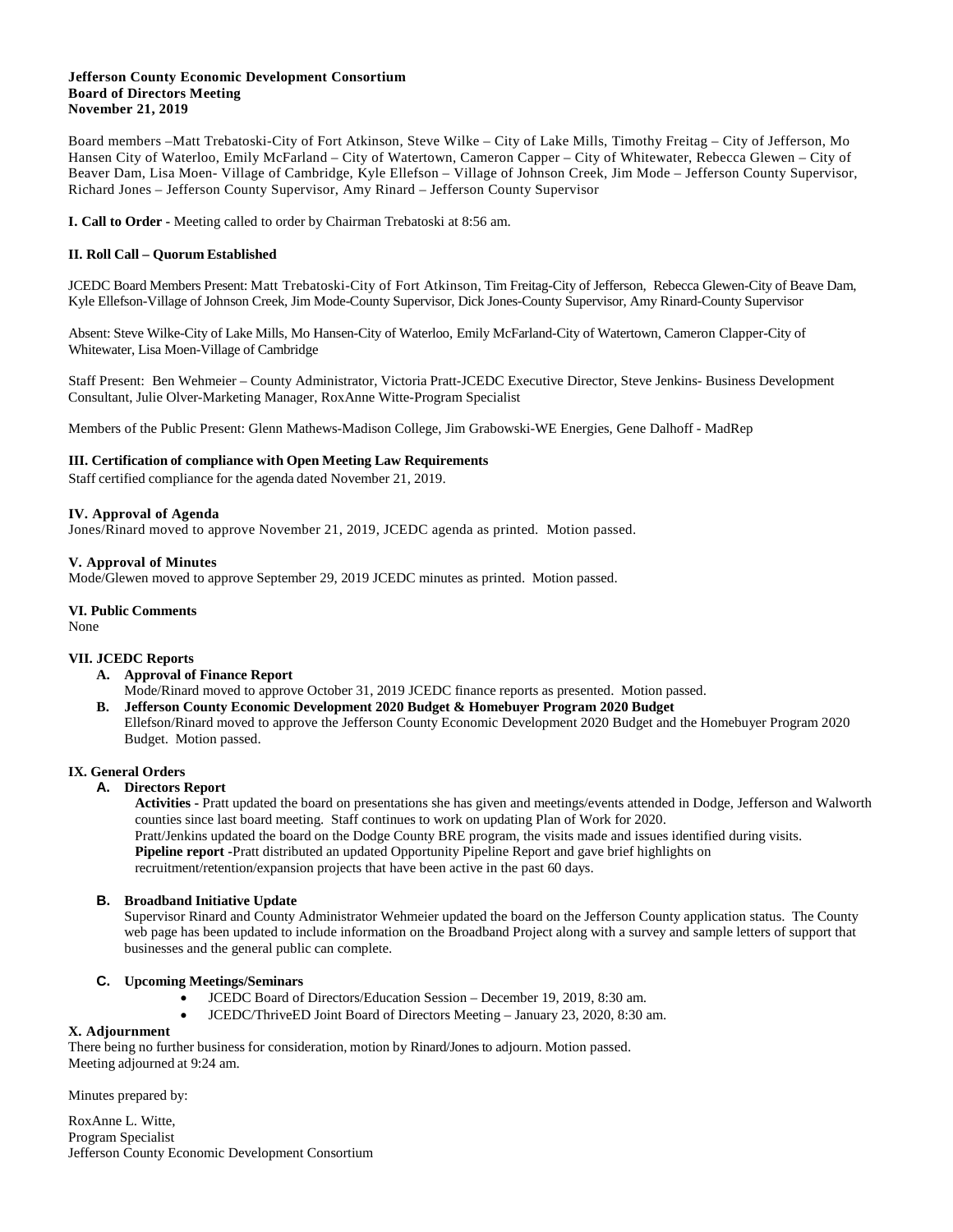## **Jefferson County Economic Development Consortium**

**October 31, 2019**

|                                        | Oct 31, 2019 |        | Nov 30, 2019     |                          | 2019 Amended        |  |               |      |  |  |
|----------------------------------------|--------------|--------|------------------|--------------------------|---------------------|--|---------------|------|--|--|
|                                        |              | Actual | <b>Estimates</b> |                          | <b>Year to Date</b> |  | <b>Budget</b> |      |  |  |
| Revenue                                |              |        |                  |                          |                     |  |               |      |  |  |
| <b>JCEDC GHDP Service fees</b>         |              |        |                  |                          | 67,500.00           |  | 135,000.00    | 50%  |  |  |
| V-Cambridge                            |              | -      |                  | $\overline{\phantom{0}}$ | 149.80              |  | 149.80        | 100% |  |  |
| <b>V-Johnson Creek</b>                 |              |        |                  |                          | 4,160.00            |  | 4,160.80      | 100% |  |  |
| <b>C-Fort Atkinson</b>                 |              |        |                  |                          | 17,372.60           |  | 17,372.60     | 100% |  |  |
| C-Jefferson                            |              |        |                  |                          | 11,354.00           |  | 11,354.00     | 100% |  |  |
| <b>C-Lake Mills</b>                    |              |        |                  |                          | 8,521.80            |  | 8,521.80      | 100% |  |  |
| C-Waterloo                             |              |        |                  |                          | 4,610.20            |  | 4,610.20      | 100% |  |  |
| C-Watertown                            |              |        |                  |                          | 33,916.40           |  | 33,916.40     | 100% |  |  |
| <b>C-Whitewater</b>                    |              |        |                  |                          | 4,107.60            |  | 4,107.60      | 100% |  |  |
| Jefferson County                       |              |        |                  |                          | 118,896.40          |  | 118,896.40    | 100% |  |  |
| <b>Dodge County</b>                    |              |        |                  |                          | 85,000.00           |  | 85,000.00     | 100% |  |  |
| <b>Dodge County - Amended Contract</b> |              |        |                  |                          | 24,961.75           |  | 24,961.75     | 100% |  |  |
| <b>Total</b>                           |              |        |                  | S                        | 380,550.55          |  | 448,051.35    | 85%  |  |  |

|                     |                                 | Oct 31, 2019    | Nov 30, 2019     | 2019 Amended        |                 |      |  |  |
|---------------------|---------------------------------|-----------------|------------------|---------------------|-----------------|------|--|--|
| <b>Expenditures</b> |                                 | <b>Actual</b>   | <b>Estimates</b> | <b>Year to Date</b> | <b>Budget</b>   |      |  |  |
|                     | Personnel                       | 22,833.19       | 22,550.46        | 248,608.67          | 270,962.00      | 92%  |  |  |
|                     | <b>Professional Services</b>    |                 |                  | 10,716.28           | 70,000.00       | 15%  |  |  |
|                     | <b>Web Page Development</b>     |                 |                  | 2,000.00            | 2,125.00        | 94%  |  |  |
|                     | <b>Office Expense</b>           | 243.83          | 605.25           | 8,264.26            | 16,488.00       | 50%  |  |  |
|                     | Membership                      |                 | 325.00           | 1,740.00            | 1,600.00        | 109% |  |  |
|                     | <b>Professional Development</b> | 121.02          | 819.20           | 7,283.85            | 7,350.00        | 99%  |  |  |
|                     | <b>Meeting Expenses</b>         |                 | 3.38             | 81.96               | 2,000.00        | 4%   |  |  |
|                     | <b>Training Materials</b>       | 31.80           |                  | 554.79              | 1,350.00        | 41%  |  |  |
|                     | <b>Subscriptions</b>            | 714.10          | 925.42           | 3,962.97            | 2,401.00        | 165% |  |  |
|                     | Internet/Phones/Mis             | 885.86          | 885.86           | 9,603.48            | 11,486.00       | 84%  |  |  |
|                     | <b>Other Operating</b>          |                 |                  |                     | 1,000.00        | 0%   |  |  |
|                     | <b>Travel Related</b>           | 715.89          | 759.59           | 5,075.02            | 5,020.00        | 101% |  |  |
|                     | <b>Other Insurance</b>          | 205.64          | 205.64           | 1,548.52            | 1,040.00        | 149% |  |  |
|                     | <b>Railroad Consortium</b>      |                 |                  | 14,000.00           | 14,000.00       | 100% |  |  |
|                     | <b>Operating Reserve</b>        |                 |                  |                     |                 |      |  |  |
|                     | <b>Total</b>                    | Ŝ.<br>25,751.33 | \$<br>27,079.80  | Ś.<br>313,439.80    | Ś<br>406,822.00 | 77%  |  |  |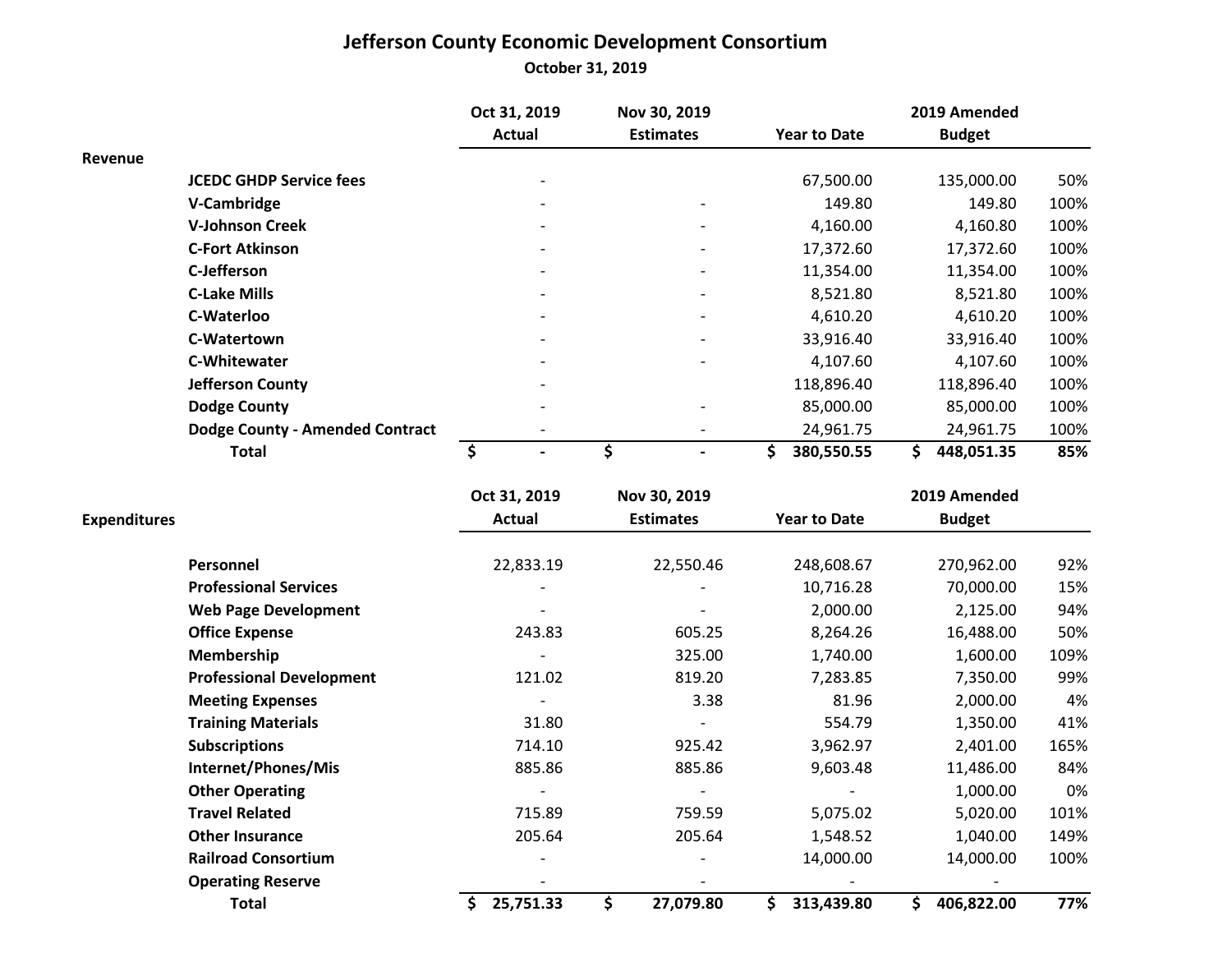|                 |                                | <b>SUMMARY</b> |                                  |                     |                               |
|-----------------|--------------------------------|----------------|----------------------------------|---------------------|-------------------------------|
|                 | <b>November 30, 2019</b>       |                |                                  |                     |                               |
|                 | Oct 31, 2019                   |                | Nov 30, 2019<br><b>Estimates</b> | <b>Year to Date</b> | 2019 Amended<br><b>Budget</b> |
| <b>Revenues</b> |                                |                |                                  |                     |                               |
| <b>Income</b>   | \$<br>$\overline{\phantom{a}}$ | \$             | $\overline{\phantom{a}}$         | \$<br>380,550.55    | \$.<br>448,051.35             |
| Carryover*      |                                |                |                                  | Ś.<br>109,625.05    |                               |
| <b>Total</b>    | \$                             | S              | $\overline{\phantom{a}}$         | 490,175.60<br>\$    | 448,051.35<br>S.              |
| <b>Expenses</b> |                                |                |                                  |                     |                               |
|                 | \$<br>25,751.33                | \$             | 27,079.80                        | \$.<br>313,439.80   | \$.<br>406,822.00             |

# **Jefferson County Economic Development Consortium**

**November 30, 2019**

### **Breakdown By Goals**

|        |                                 | Oct 31, 2019   | Nov 30, 2019 |                  |                     | 2019 Amended |               |      |
|--------|---------------------------------|----------------|--------------|------------------|---------------------|--------------|---------------|------|
|        |                                 | <b>Actual</b>  |              | <b>Estimates</b> | <b>Year to Date</b> |              | <b>Budget</b> |      |
| Goal 1 |                                 |                |              |                  |                     |              |               |      |
|        | Personnel                       | 5,488.68       |              | 5,391.80         | 58,279.58           |              | 64,754.37     | 90%  |
|        | <b>Professional Services</b>    |                |              |                  | 3,750.70            |              | 24,500.00     | 15%  |
|        | <b>Web Page Development</b>     |                |              |                  | 700.00              |              | 743.75        | 94%  |
|        | <b>Office Expense</b>           | 85.34          |              | 211.84           | 2892.52             |              | 5,770.80      | 50%  |
|        | Membership                      |                |              | 113.75           | 609.00              |              | 560.00        | 109% |
|        | <b>Professional Development</b> | 42.36          |              | 286.72           | 2,549.36            |              | 2,572.50      | 99%  |
|        | <b>Meeting Expenses</b>         |                |              | 1.18             | 27.50               |              | 700.00        | 4%   |
|        | <b>Training Materials</b>       | 11.13          |              |                  | 194.18              |              | 472.50        | 41%  |
|        | <b>Subscriptions</b>            | 249.94         |              | 323.90           | 1387.05             |              | 840.35        | 165% |
|        | Internet/Phones/Mis             | 310.05         |              | 310.05           | 3361.23             |              | 4,020.10      | 84%  |
|        | <b>Other Operating</b>          |                |              |                  |                     |              | 350.00        | 0%   |
|        | <b>Travel Related</b>           | 215.65         |              | 265.86           | 1489.80             |              | 1,757.00      | 85%  |
|        | <b>Other Insurance</b>          | 71.97          |              | 71.97            | 541.97              |              | 364.00        | 149% |
|        | <b>Railroad Consortium</b>      |                |              |                  | 4,900.00            |              | 4,900.00      | 100% |
|        | <b>Operating Reserve</b>        |                |              |                  |                     |              |               |      |
|        | <b>Total</b>                    | \$<br>6,475.11 | \$           | 6,977.07         | \$<br>80,682.89     |              | 112,305.37    | 72%  |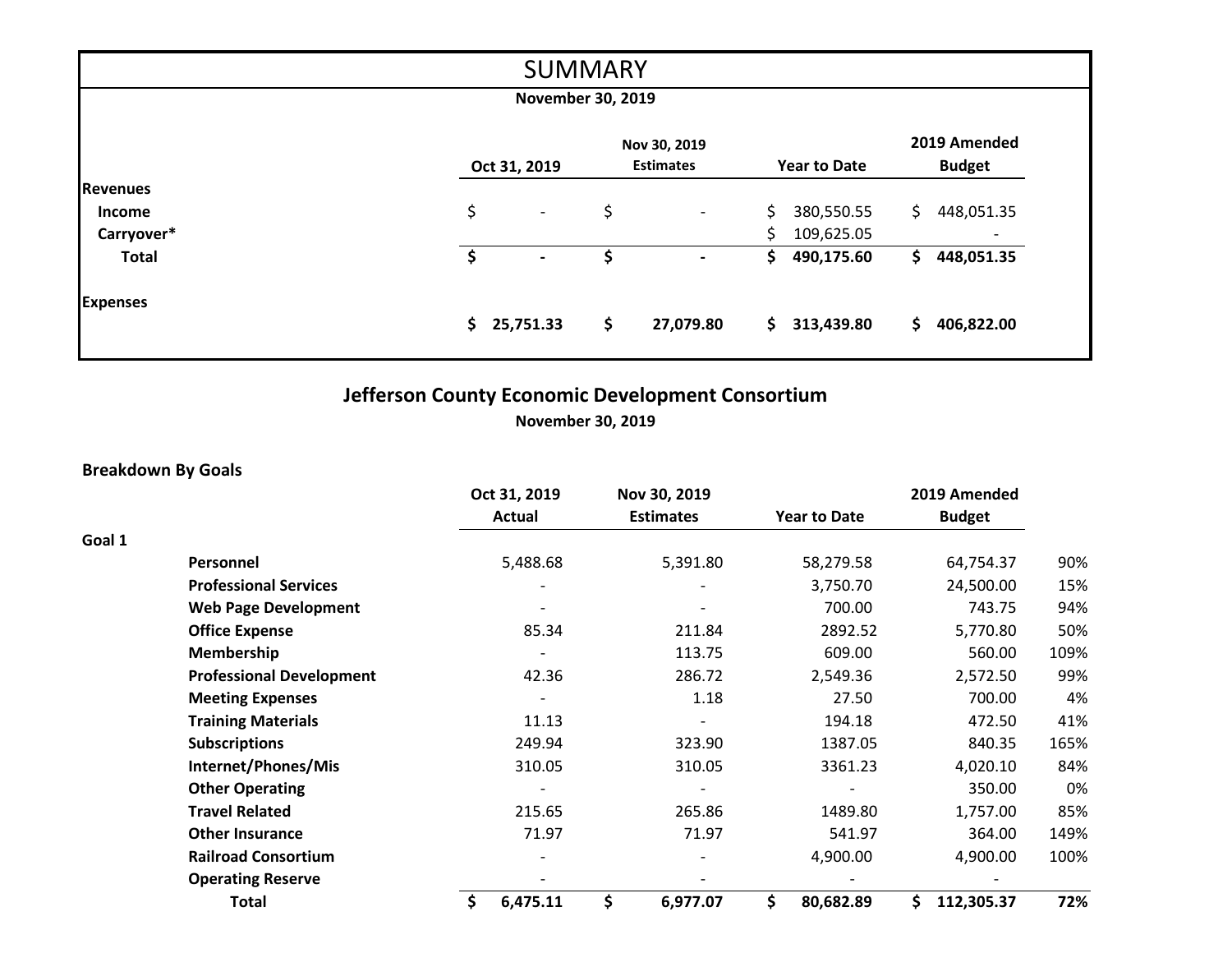|        |                                 | Oct 31, 2019 | Nov 30 2019      |                     | 2019 Amended  |      |
|--------|---------------------------------|--------------|------------------|---------------------|---------------|------|
| Goal 2 |                                 | Actual       | <b>Estimates</b> | <b>Year to Date</b> | <b>Budget</b> |      |
|        | Personnel                       | 5,488.68     | 5,391.80         | 58,279.27           | 64,754.37     | 90%  |
|        | <b>Professional Services</b>    |              |                  | 3,750.70            | 24,500.00     | 15%  |
|        | <b>Web Page Development</b>     |              |                  | 700.00              | 743.75        | 94%  |
|        | <b>Office Expense</b>           | 85.34        | 211.84           | 2892.52             | 5,770.80      | 50%  |
|        | Membership                      |              | 113.75           | 609.00              | 560.00        | 109% |
|        | <b>Professional Development</b> | 42.36        | 286.72           | 2,549.36            | 2,572.50      | 99%  |
|        | <b>Meeting Expenses</b>         |              | 1.18             | 27.50               | 700.00        | 4%   |
|        | <b>Training Materials</b>       | 11.13        |                  | 194.18              | 472.50        | 41%  |
|        | <b>Subscriptions</b>            | 249.94       | 323.90           | 1387.05             | 840.35        | 165% |
|        | Internet/Phones/Mis             | 310.05       | 310.05           | 3361.25             | 4,020.10      | 84%  |
|        | <b>Other Operating</b>          |              |                  |                     | 350.00        | 0%   |
|        | <b>Travel Related</b>           | 215.65       | 265.86           | 1489.80             | 1,757.00      | 85%  |
|        | <b>Other Insurance</b>          | 71.97        | 71.97            | 541.97              | 364.00        | 149% |
|        | <b>Railroad Consortium</b>      |              |                  | 4,900.00            | 4,900.00      | 100% |
|        | <b>Operating Reserve</b>        |              |                  |                     |               |      |
|        | <b>Total</b>                    | 6,475.11     | 6,977.07         | \$<br>80,682.60     | 112,305.37    | 72%  |

|        |                                 | Oct 31, 2019    | Nov 30, 2019     |                     | 2019 Amended  |      |
|--------|---------------------------------|-----------------|------------------|---------------------|---------------|------|
| Goal 3 |                                 | Actual          | <b>Estimates</b> | <b>Year to Date</b> | <b>Budget</b> |      |
|        | Personnel                       | 11,855.84       | 11,766.87        | 132,049.67          | 141,453.26    | 93%  |
|        | <b>Professional Services</b>    |                 |                  | 3,214.87            | 21,000.00     | 15%  |
|        | <b>Web Page Development</b>     |                 |                  | 600.00              | 637.50        | 94%  |
|        | <b>Office Expense</b>           | 73.15           | 181.58           | 2479.30             | 4,946.40      | 50%  |
|        | Membership                      |                 | 97.50            | 522.00              | 480.00        | 109% |
|        | <b>Professional Development</b> | 36.31           | 245.76           | 2,185.16            | 2,205.00      | 99%  |
|        | <b>Meeting Expenses</b>         |                 | 1.01             | 23.57               | 600.00        | 4%   |
|        | <b>Training Materials</b>       | 9.54            |                  | 166.44              | 405.00        | 41%  |
|        | <b>Subscriptions</b>            | 214.23          | 277.63           | 1188.91             | 720.30        | 165% |
|        | Internet/Phones/Mis             | 265.76          | 265.76           | 2881.07             | 3,445.80      | 84%  |
|        | <b>Other Operating</b>          |                 |                  |                     | 300.00        | 0%   |
|        | <b>Travel Related</b>           | 284.60          | 227.88           | 2095.47             | 1,506.00      | 139% |
|        | <b>Other Insurance</b>          | 61.69           | 61.69            | 464.57              | 312.00        | 149% |
|        | <b>Railroad Consortium</b>      |                 |                  | 4,200.00            | 4,200.00      | 100% |
|        | <b>Operating Reserve</b>        |                 |                  |                     |               |      |
|        |                                 | Ś.<br>12,801.11 | 13,125.67<br>\$  | 152,071.02<br>S.    | 182,211.26    | 83%  |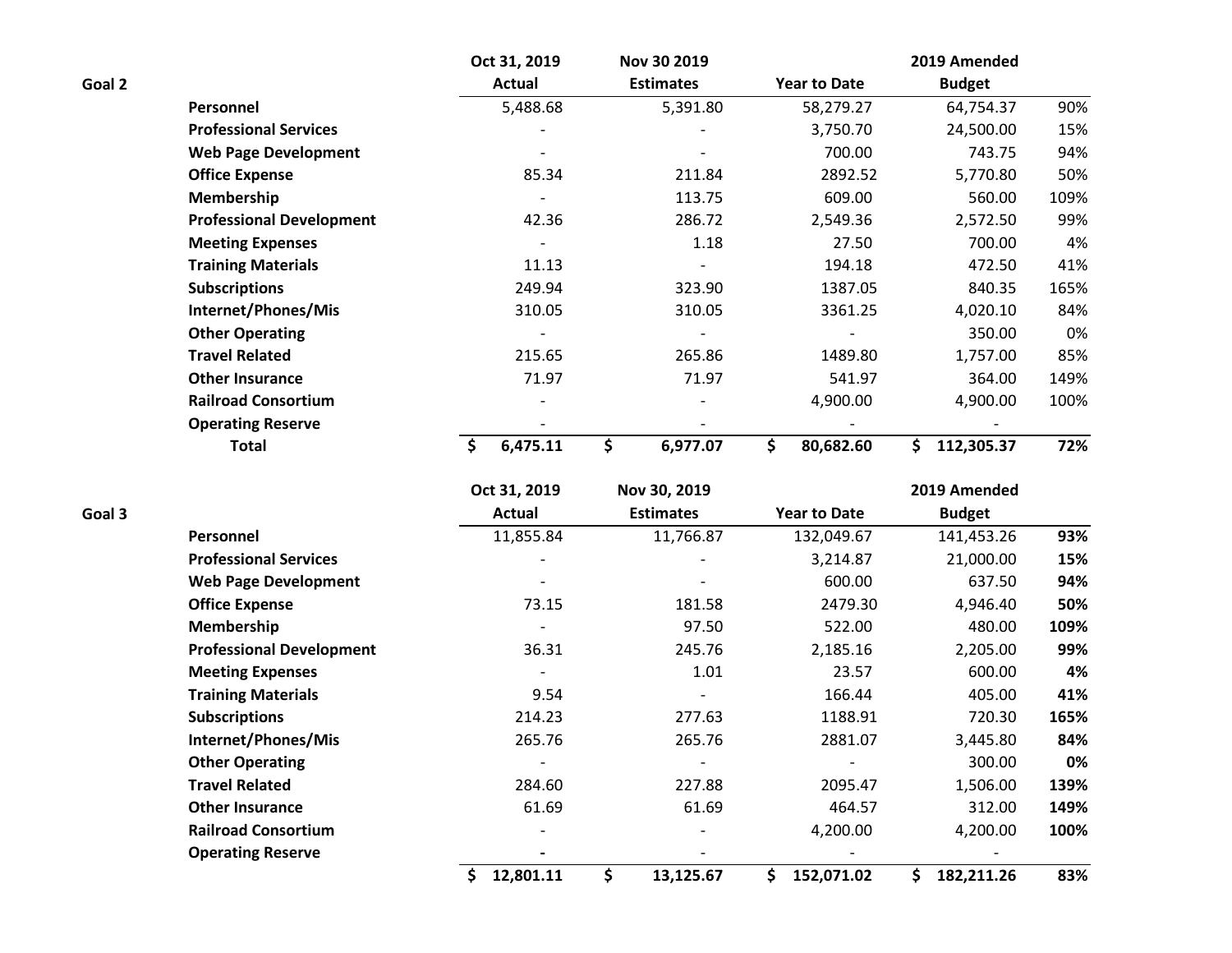|                    |               |              |           |                                                                                |            |                                                            | 2019 Amended  |
|--------------------|---------------|--------------|-----------|--------------------------------------------------------------------------------|------------|------------------------------------------------------------|---------------|
|                    |               |              |           |                                                                                |            |                                                            | <b>Budget</b> |
|                    |               |              |           |                                                                                |            |                                                            |               |
|                    |               |              |           | \$                                                                             | 380,550.55 | \$.                                                        | 448,051.35    |
|                    |               |              |           |                                                                                |            |                                                            |               |
|                    |               |              |           | \$                                                                             | 490,175.60 | \$                                                         | 448,051.35    |
|                    |               |              |           |                                                                                |            |                                                            |               |
|                    | <b>Actual</b> |              |           |                                                                                |            |                                                            |               |
|                    |               |              |           |                                                                                |            |                                                            |               |
| \$                 | 6,475.11      | \$           | 6,977.07  | \$                                                                             | 80,682.89  | \$.                                                        | 112,305.37    |
| \$                 | 6,475.11      | \$           | 6,977.07  | \$.                                                                            | 80,682.60  | \$.                                                        | 112,305.37    |
| S                  | 12,801.11     | \$           | 13,125.67 | \$                                                                             | 152,071.02 | \$.                                                        | 182,211.26    |
|                    |               |              |           | Ś.                                                                             |            |                                                            |               |
| $\mathsf{\hat{S}}$ | 25,751.33     | \$           | 27,079.80 | \$                                                                             | 313,436.51 | Ś.                                                         | 406,822.00    |
|                    |               |              |           |                                                                                |            |                                                            |               |
|                    |               |              |           |                                                                                |            |                                                            |               |
|                    |               |              |           |                                                                                |            |                                                            |               |
|                    |               | Oct 31, 2019 |           | <b>SUMMARY</b><br><b>November 30, 2019</b><br>Nov 30, 2019<br><b>Estimates</b> |            | <b>Year to Date</b><br>\$109,625.05<br><b>Year to Date</b> |               |

Vested Benefits 1/1/2019

 (33,720.64) \$ 109,625.05